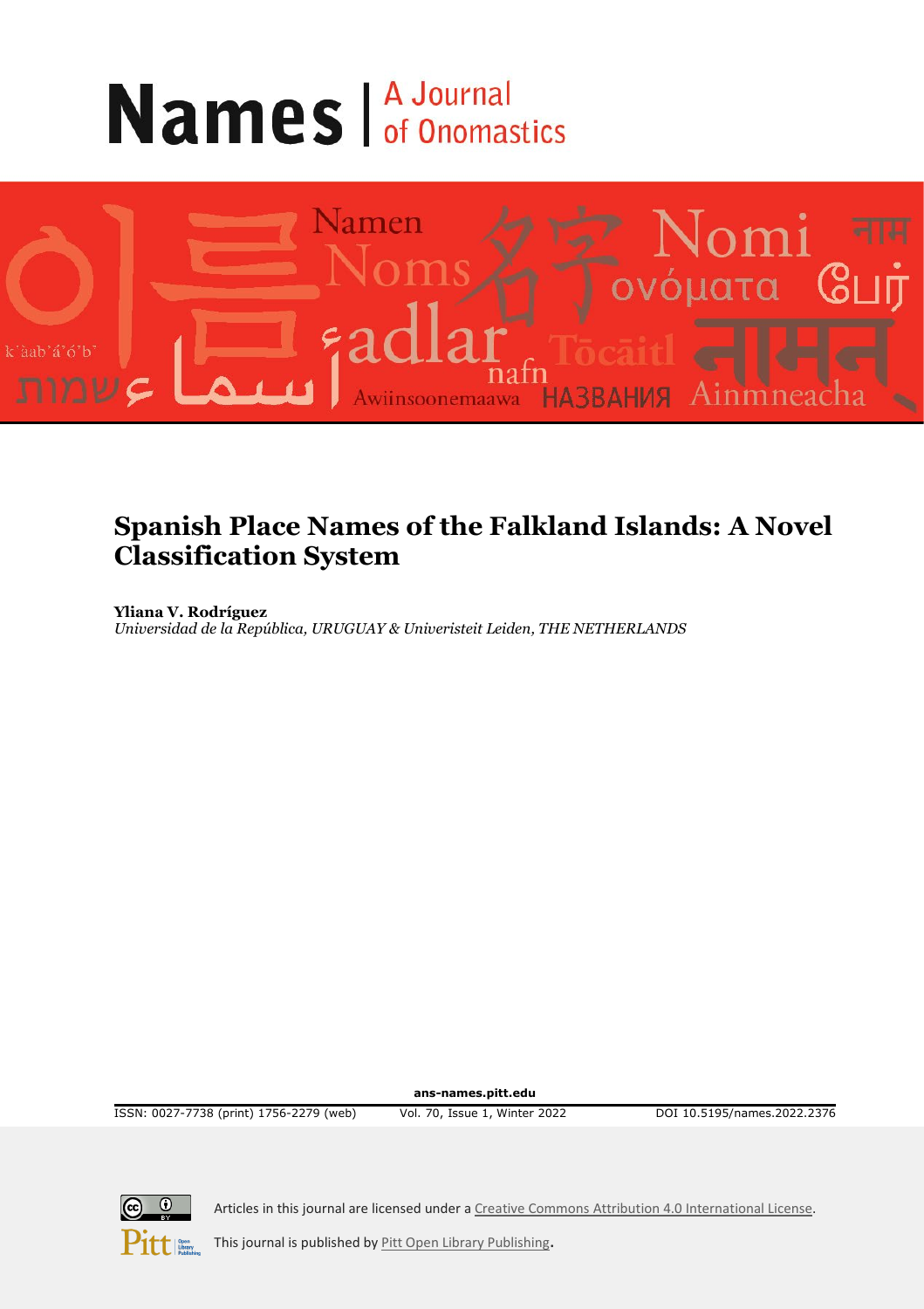## **Abstract**

It has been argued that no Spanish toponymic inventory is used in the Falkland Islands (Woodman 2016). Nonetheless, maps attest to the presence of several Spanish names. The existence of these place names reflects the history of the area. Even though the Falklands currently host an English-speaking community, the Islands have a long history of Spanish-speaking settlers. The former Spanish administration as well as contact with 19th century Spanish-speaking gauchos left quite a few Hispanic toponyms. Mostly coined after 1833, these toponyms collectively reflect the need for orientation, delimitation, and land management for livestock. However, there is another group of Spanish place names that is not used in the Islands. These toponyms are partly a result of the ongoing Argentinian claim of sovereignty over the Falklands. The objective of this paper is twofold: to account for the existence of Spanish place names used locally to refer to the Islands, and to present a novel classification system for the Spanish-language toponymic inventories of the Falklands into Gauchoheritage and Argentinian. For these purposes, both traditional and modern approaches of toponomastic analyses were employed.

**Keywords:** contact onomastics, toponymy, conflict linguistics, gaucho, Falkland Islands, Argentina

# **Introduction**

The Falkland Islands, or *Islas Malvinas* for Argentina, is an internally self-governing overseas territory of the [United Kingdom.](https://www.britannica.com/place/United-Kingdom) The territory is composed of two main islands: West Falkland and East Falkland. In Argentina, these islands are referred to as *Gran Malvina* 'Great Malvina' and *Isla Soledad* 'Soledad Island', respectively. Fewer than a dozen of the islands are inhabited. The Islands are located 344 kilometers from Argentina and 12,173 kilometers from the United Kingdom. Stanley is the capital.1 With about 2,000 residents, Stanley accounts for nearly three-quarters of the total population. The rest of the Island inhabitants live in small settlements. The population density of the archipelago amounts to only 0.24 per square kilometer. Since the beginning of the English settlement in 1833, the Islands have been continuously inhabited by an Englishspeaking community. Today, Falkland Islands English is considered to be one of the most recently developed World Englishes (Kachru 1985). It arose primarily from contact between English varieties of the south and southwest of England, and the northwest of Scotland (Britain & Sudbury 2010).2 However, Spanish was also present in the emerging phase of this variety.

During the 19th century, Spanish-speaking South Americans came into contact with English-speaking Islanders who relied on the expertise of South American gauchos for cattle raising, then the economic engine of the Islands. This contact resulted in Falkland Islands English borrowing a considerable number of Spanish terms. These loanwords were mainly, although not exclusively, related to country life and livestock. Interestingly, the borrowing process involved several place names and gave rise to a fair number of Spanish toponyms that are still in use today. However, Spanish place names in the Falkland Islands have not received much attention in onomastic research. Until now they have only been mentioned in gazetteers (see Munro 1988). The lack of toponymic research conducted is curious, especially when one considers the political importance of the Islands.

The Falklands has been an enclave of great controversy since the British took control of the archipelago. Importantly, the Argentinian government, which insists the Islands are theirs, never relinquished its sovereignty claim. In 1982, the two countries went to war over the Islands. At the end of the armed conflict, the British were able to retain control of the disputed area. As mentioned above, the Republic of Argentina continues to refer to the archipelago as *Islas Malvinas*. The Argentinian National Geographic Institute also includes the archipelago on the Republic's map. Argentinian and British maps feature different places names. Woodman (2016) argues that while dual toponymies are not uncommon across the globe, what is exceptional about the Falkland Islands case is that only an English toponymic inventory is used *in situ*. Woodman claims the Spanish-language names are only used outside the Islands, chiefly in Argentina. However, this assertion is only true to a certain extent. As the current article will demonstrate, some Spanish place names do appear in British maps and are used in the Islands. Most of them originated in the gaucho era and are embraced by locals. To acquaint the readership with Falklands history, an introductory section is provided below.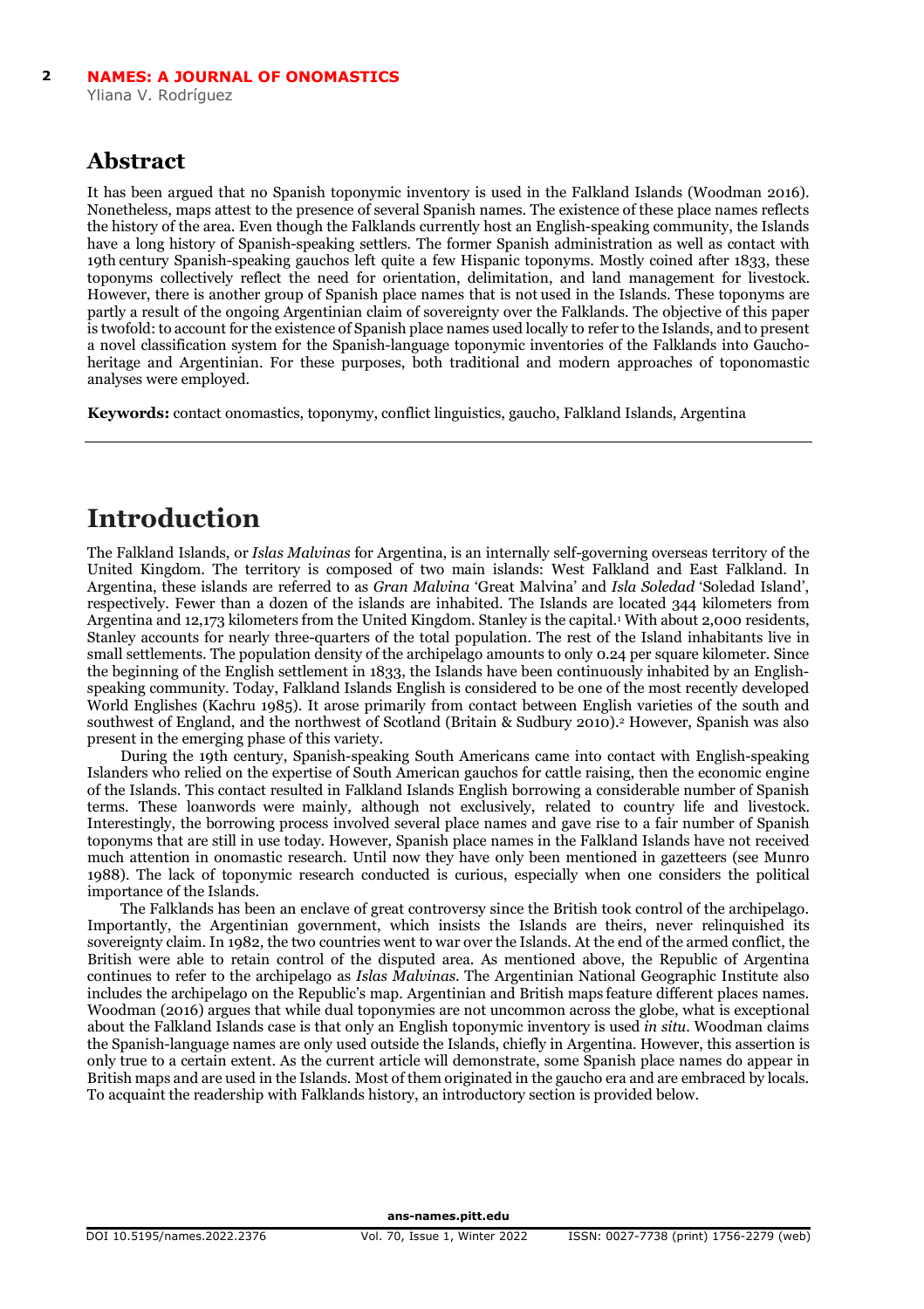**3**

## *An Overview of Falkland Islands History and its Spanish Naming Practices*

The sociolinguistic history of the Falkland Islands is highly complex, due in part to the many nations that influenced the archipelago (i.e., the Dutch, French, Portuguese, British, Spanish, Argentinians). Today, the archipelago has residents from over 60 nations. At present, the Islanders speak Falkland Islands English. South American migration has played a major role in the evolution of this English variety. More precisely, contact with Spanish left its footprint on the Island lexicon (see Blake et al. 2011). This influence can be seen in a legion of Spanish place names.

The main socio-historical aspect that favored contact between English and Spanish is the frequent transit of supplies and people to and from the South American continent. The Islands' cattle business was primarily run by South American gauchos who made their way mainly from Montevideo. Descriptions of the gauchos' activities in the Falkland Islands can be obtained from numerous historical documents (see, for example, FitzRoy 1839; Darwin 1979; Destéfani 1982; Lasserre 1869; Falkland Islands Government Census Archives). The gauchos' presence died out when the Islands transitioned to the sheep farming industry. However, their early presence on the Islands is still remembered in the many place names of Spanish origin (e.g., *Boca* 'Mouth'*, Dos Lomas* 'Two Hills'*, Rincón de los Indios* 'Indians' corner') (Boumphrey 1963). Spruce (1992) states that the largest group of words that are the most characteristic of the Falklands is made up of borrowings from these early gauchos who "gave their names for streams, valleys and camps" (2011, 1).

In addition to this local linguistic toponymy, there is another group of Spanish place names that are used to label the archipelago's locations and topographical attributes. This group is made up of toponyms featured on the maps produced in Argentina for the Islands and its former dependencies: South Georgia and the South Sandwich Islands.3 Many of these place names developed as a result of the ongoing conflict between Britain and Argentina over the islands (Woodman 2006). In the 20th century, in an attempt to resolve the dispute, the United Nations invited Great Britain and Argentina to formal negotiations over the jurisdiction of the Islands. Unfortunately, before any agreement could be reached, on April 2, 1982, war broke out. Following dictator Galtieri's instructions, Argentinian troops landed on the Islands with the intention of taking possession of the territory. A total of 649 Argentinian military personnel, 255 British military personnel, and three Falkland Islanders died during the confrontation. Seventy-four days later, the British proclaimed victory in the 10-week war and recovered control of the archipelago. At present, the website of the Islands' government states that "[t]he Falkland Islands is a self-sufficient country with a long history and unique culture. The people of the Falkland Islands have the right to self-determination, enshrined in international law". This is a statement that Argentina rejects. One of the ways in which Argentina showcases its disagreement is by the use of Spanish place names for the Islands. Coining Spanish place names has been a medium for strengthening their sovereignty claim.

When studying British and Argentinian maps of the Falklands, the impact of Spanish is immediately apparent in the abundance of Spanish toponymy. Spanish place names were coined both after and before the war, from Argentina and locally. Some are related to the Argentinian sovereignty claim (e.g., *Puerto Giménez* 'Giménez Port'*, Isla Trinidad* 'Trinity Island'*,* and *Puerto Argentino* 'Argentinian Port'), while others do not seem to have a political motivation at all (e.g., *Bombilla Hill* 'Straw Hill', *Laguna Seca* 'Dry Pond', and *Chancho Bluff* 'Pig Bluff'). This article presents a novel classification system that efficiently accommodates the two major sub-groups of Spanish-language place names: (1) those that resulted from the influence of the gauchos and appear in local Falklands maps (Gaucho-heritage place names); and (2) those coined and used by the Argentinian Government but largely rejected by the Falkland Islanders (Argentinian place names).

## *Methodology*

Both traditional and contemporary toponomastic methods were employed for this investigation. No database exists of local Falkland Islands place names. Hence, British and Argentinian post-colonization digital and paper maps from 1966, 1987, and 1995 were carefully analyzed to identify place names. All Argentinian place names were examined using the official Argentinian list of 686 Spanish place names. Only Spanish place names associated with gaucho culture were extracted from the British maps. Those names potentially related to Saints and personal proper names were omitted to exclude toponymy from either Spanish (e.g., *San Carlos Settlement, River Pedro*) or British colonialism (e.g., *Victor Creek*).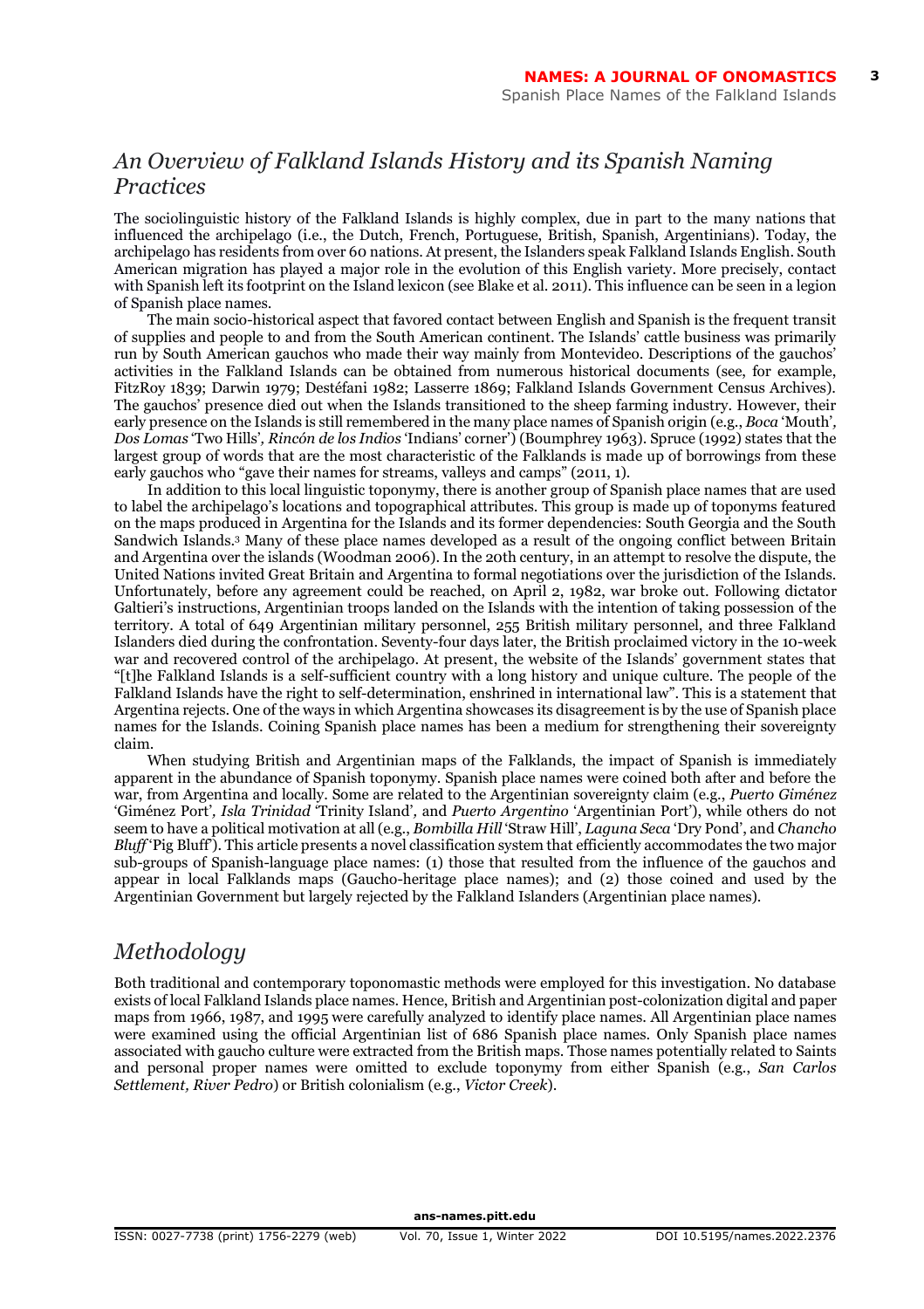## **Findings**

## *Argentinian Place Names*

The long-standing international dispute between Argentina and the UK is evident in the competing names used to refer to the archipelago as a whole (i.e., *Malvinas*), and extends to names used for topographic attributes and settlements (see Fourches 2016). The use of Spanish place names from the Republic of Argentina is partly a reflection of its rejection of British settlement in the Falklands since 1833 when the Islands began to be administered by the United Kingdom. Examples of such Spanish place names are *Islas Malvinas* 'Malvinas Islands' (or its variations, *Malvinas*, *Las Malvinas* 'The Malvinas'), *Isla Soledad* 'Soledad Island', *Gran Malvina* 'Great Malvina', and *Puerto Argentino* 'Argentinian Port'.

The official Argentinian toponymic inventory of the Islands is under the purview of the Instituto Geográfico Nacional (National Geographic Institute). However, before 2009, Argentinian cartography was in the hands of the Instituto Geográfico Militar (Military Geographic Institute). Despite this transfer of authority, official Argentinian maps have continued to present the Islands as National territory through their marked use of non-English toponymy.

Not a single fully English toponym appears on the present official Argentinian maps issued by the Instituto Geográfico Nacional. All 686 place names in the Argentinian database of the Islands are either (a) fully in Spanish or (b) carry a specific with a potentially English origin. The first group comprises 617 place names (89.94%), while the second group contains 69 place names (10.06%).

Some toponyms in the official Argentinian maps are probably nationalist in nature. Expertise in Argentinian history would be needed to provide a solid list, but some reasonable nationalist examples include *Puerto Mitre* 'Mitre Port'*, Rincón de San Martín* 'San Martín Corner'*; Bahía Nueve de Julio* 'Ninth of July Bay'*,*  and *Monte Independencia* 'Mount Independence'. Bartolomé Mitre was president of Argentina from 1862 to 1868, and San Martín was a famous general who fought for Argentina's and South America's independence (Ministerio de la Nación Argentina, 2015) and the 9th of July is Argentina's Independence Day. With regards to *Monte Independencia*, an anecdote that is familiar on both the Islands and in Argentinia is worth mentioning in this context as it illustrates how international rivalries over the Islands affect the local toponymy. The two highest peaks on West Falkland are locally known as *Mount Adam* and *Mount Robinson*. Argentina used to call the second *Monte Independencia* 'Mount Independence'. However, when a survey revealed that the highest peak was actually *Mount Adam* and not *Mount Robinson*, Argentina revised its toponymy and started calling *Mount Adam Monte Independencia* 'Mount Independence'. Technically speaking, the highest peak of the archipelago is *Mount Usborne* on East Falkland (marked as *Cerro Alberdi* 'Alberdi Hill' on Argentinian maps, in honor of Juan Bautista Alberdi, primary author of the 1853 Argentinian Constitution).

## *Gaucho-Heritage Place Names*

British map analyses resulted in the identification of 222 Gaucho-heritage place names, reflecting the gauchos' early presence in the archipelago. Three examples are *Piedra Sola* 'Lonely Stone', *Los Cerritos* 'Little Hills', and *Campito* 'Little field'. With regard to the last two examples, the suffix '-ito' is a hallmark of Rioplatense Spanish, and there are analogous names in both Argentina and Uruguay from where the gauchos came (see Boumphrey 1963). These toponyms can be further classified as (a) fully in Spanish or (b) Spanish-English hybrids (place names composed of lexical components of both languages). Of the 222 Gaucho-heritage place names, 44 (19.81%) place names are completely in Spanish. However, 178 toponyms (80.18% of the 222) are Spanish-English hybrids with either the generic or the specific in Spanish. For example, *Rio Verde Bay* 'Green River Bay', and *Hunters Arroyo* 'Hunters Stream'. The rest are fully in Spanish (for instance, *Cantera* 'Quarry' and *Laguna Isla* 'Lagoon Island'). When it comes to the Spanish generics in this group, *rincon* 'corner' and *arroyo* 'stream', are by far the most productive, with 71 (31.98%) and 33 (14.86%) cases each. See figure 1.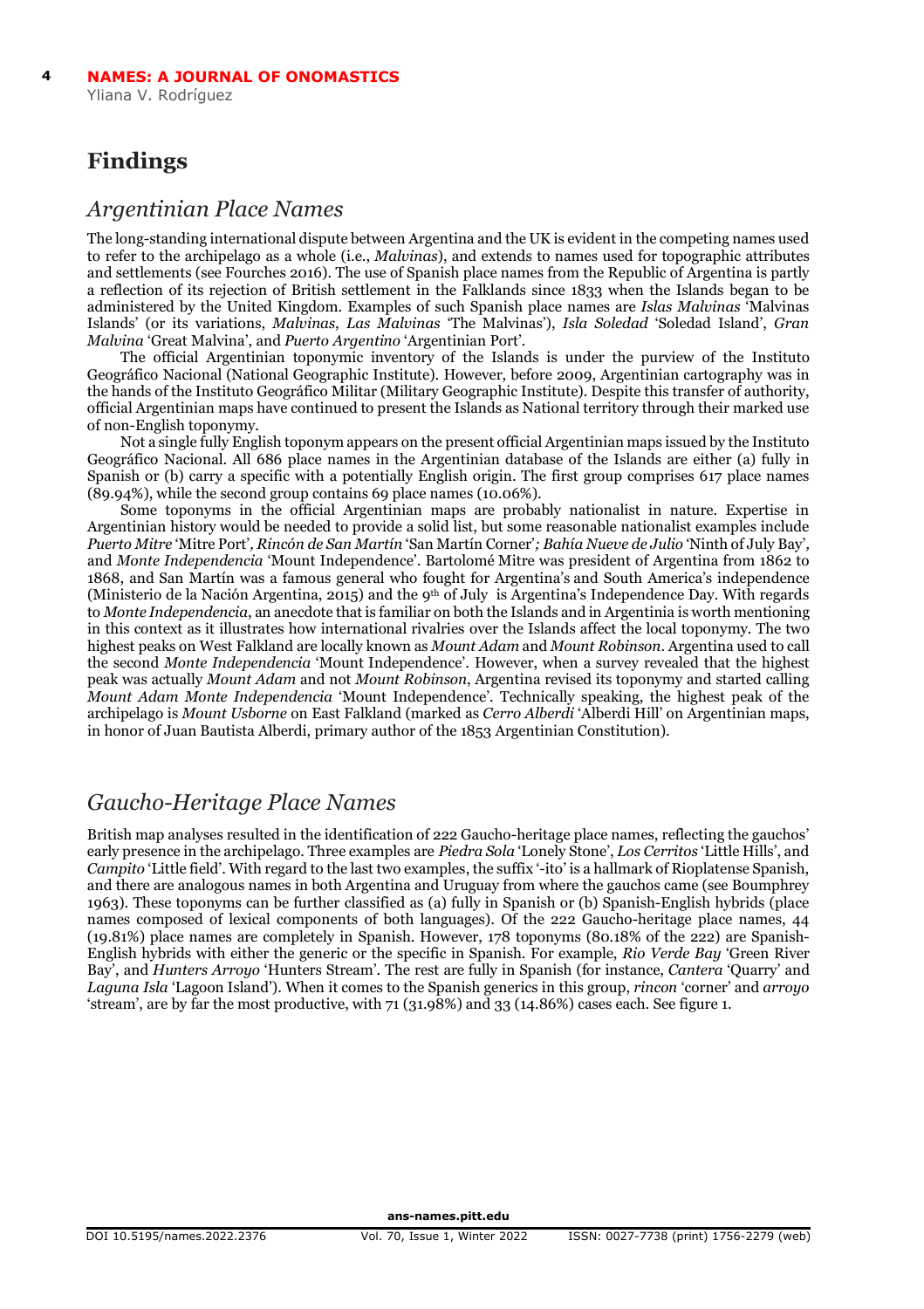

#### **Figure 1: Examples of Gaucho Toponymy in the Falklands.**

East Falkland was found to have the highest number of Spanish place names (i.e., 72.52% of 222), while in West Falkland there were only 61 Spanish place names (27.47%). The distribution of the gaucho toponymy within coastal and inland areas was found to be quite even: 125 (56.30%) and 97 (43.69%), respectively. Furthermore, 163 toponyms (73.42%) name geomorphic features (for instance, 'hill, 'mount', 'rock'), and the remaining 59 (26.57%) name water-related features (for example, 'island', 'beach', 'bay', 'lagoon').

## **Summary and Discussion**

The findings presented in this study reveal the existence of a Spanish toponymic inventory to name the Falklands locally, proving that Woodman's 2016 statement that there is no Spanish inventory in the archipelago is inaccurate. Over two hundred Spanish place names were identified in pre- and post-war British and local Falklands maps as gaucho-heritage. More potentially Spanish toponyms were identified but were not included in this group since their historical origin is unclear, i.e., they could be either in English or Spanish in origin (e.g., *Victor Creek, Lorenzo Pond*).

This point directly relates to one of the limitations of this study: a detailed etymological examination of each and every place name of interest would have been desirable but was beyond the scope of this preliminary investigation. Consequently, it was not possible to make a differentiation between English, Spanish, and Gaucho anthroponyms. Finding maps of the Falklands also proved to be a difficult endeavor. A further limitation of this investigation therefore involved the limited store of maps utilized. Military maps, for example, were not accessed, since they are restricted. Replicating the present investigation with such maps would be necessary to strengthen the present paper's argument.

However, the role of competing place names in the historical conflict between Argentina and the UK is not unique. It is also present in other political conflict scenarios of the world. For instance, Cohen and Kliot (1992) explore the process of naming places as a mechanism for landscape transformation in the territories captured by Israel in the Six-Day War of 1967. Based on their experience in conflict zones, they clearly state: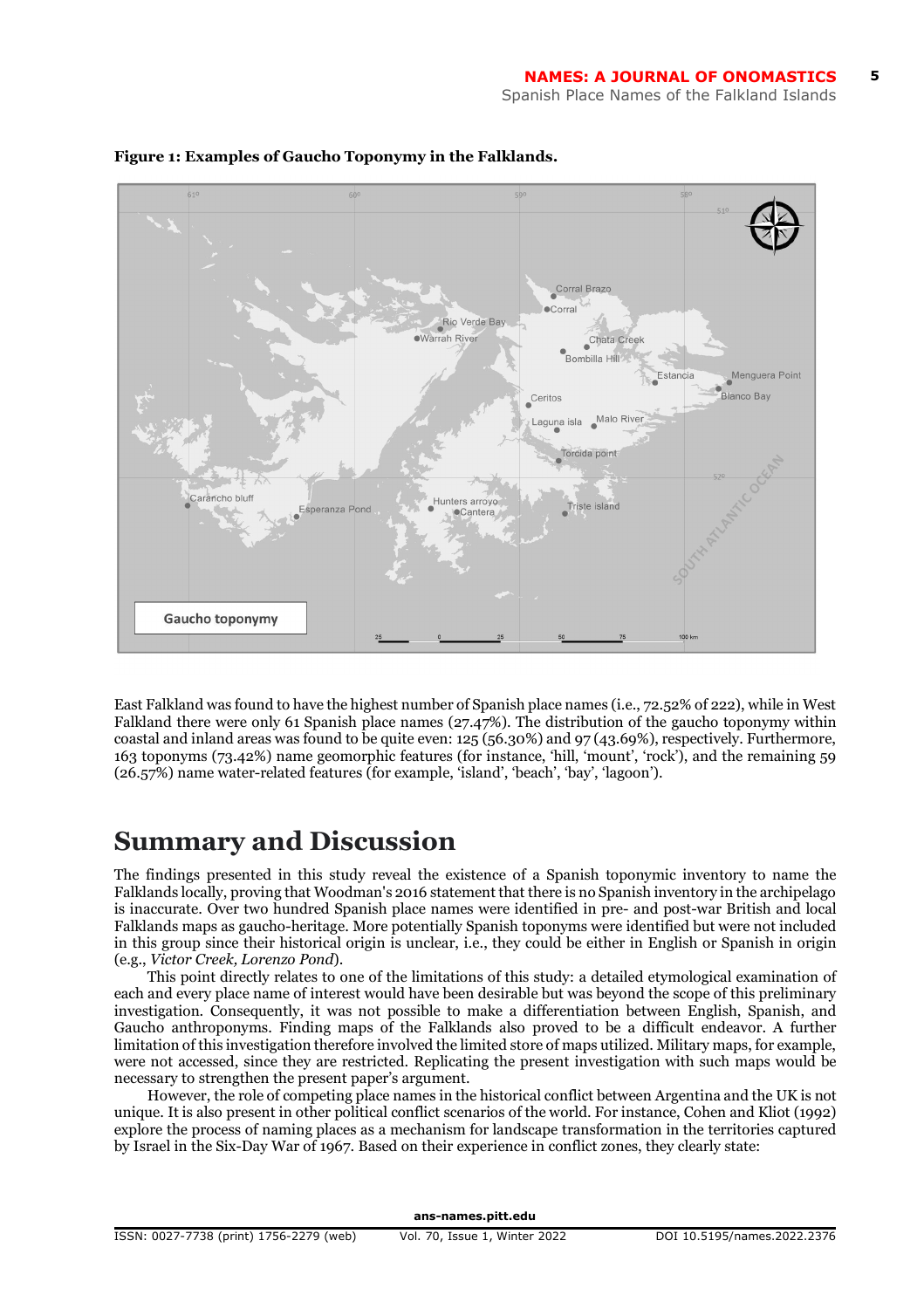Place names are intrinsic components of the political landscape, and their study should be an important part of political geography. The spatial distributional patterns of names by categories, origin, and specific meaning, when set within the context of related aspects of the natural and built environment, are sensitive indicators of the general link between political process and landscape. Affixing names to places is inextricably linked with nation building and state formation. Sweeping changes in the naming process reflect ideological upheavals and are often expressions of revolutionary values. (653)

Future researchers should not underestimate the importance of becoming well-acquainted with the complex political history of the Islands. With this caution in mind, subsequent onomastic research of the Falklands could explore demographic differences in the reception of competing Spanish and English toponyms amongst Falkland Islanders. Looking into Argentinians' attitudes towards competing Spanish and English place names would also be a fruitful area of research. The current work presents the etymology of some Falkland Island place names. However, more work is needed on this subject. The same is true for Argentinian names for the archipelago. The novel classification presented in this paper could also be further developed by identifying and analyzing other types of place names for the Islands (e.g., those resulting during French, Spanish, and British colonialism). Moreover, by comparing this case study with other conflicting scenarios, important light could be shone on the intersection between onomastic policies and politics.

## **Notes**

<sup>1</sup> Argentina does not regard Stanley as the capital of the Islands. Instead, Argentina considers the capital to be *Ushuaia*. The Argentinians based this assertion on their claim that the Islands are part of their Tierra del Fuego province (see Instituto Geográfico Nacional website). Furthermore, Argentina has been officially calling Stanley *Puerto Argentino* 'Argentinian Port', since a 1982 military decree (Ministerio de Justicia y Derechos Humanos de Argentina).

<sup>2</sup> Sudbury (2001) cautions that it is impossible to give precise dialect origins for the early Falkland Islands settlers, but points to two regions as being especially influential in the populating of the islands: Scotland and the southwest of England.

<sup>3</sup> In 1985, the Falkland Islands Dependencies ceased to exist and South Georgia and the South Sandwich Islands became UK overseas territories.

# **Acknowledgements**

I am very grateful to Ross Chaloner, Falkland Islands Land Surveyor for kindly sharing one of the maps that helped me conduct thorough research into gaucho toponymy. Advice from Joan Spruce was greatly helpful in advancing my understanding of the underpinnings of gaucho place name functioning and history in the Falklands. I am indebted to Daina Green for kindly proofreading this article, to the anonymous reviewers, and to my advisors Adolfo Elizaincín and Paz González for their feedback. Finally, I am very thankful to Professor Dr. I. M. Nick for seeing potential in my work and helping me become a better writer.

# **Funding**

This work was supported by the Postgraduate Academic Commission and the Sectorial Commission of Scientific Research of Universidad de la República (Uruguay).

# **Disclosure statement**

No financial interest or benefit has arisen from this research.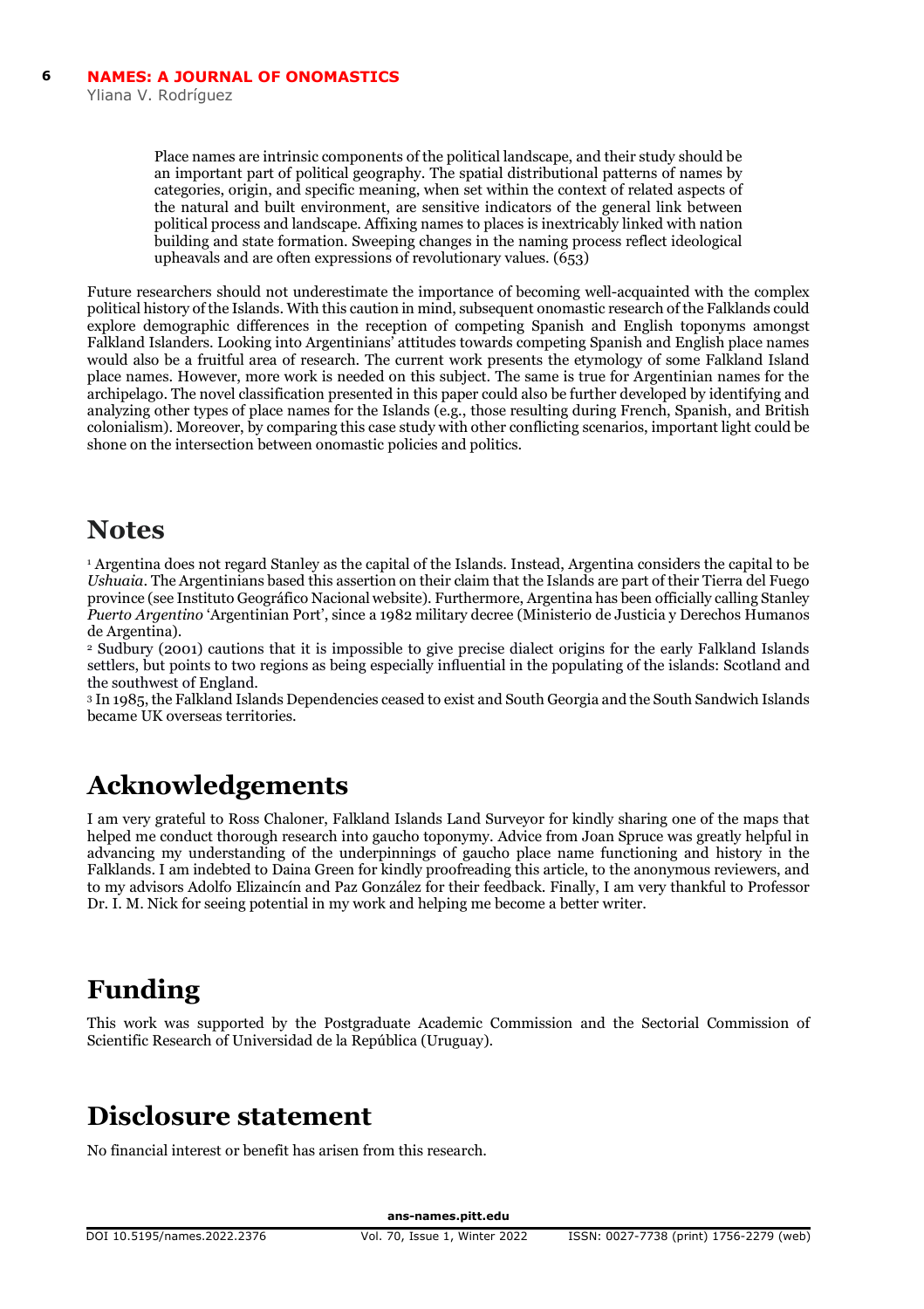**7**

# **Bibliography**

- Blake, Sally, Jane Cameron, and Joan Spruce. 2011. *Diddle Dee to Wire Gates. A Dictionary of Falklands Vocabulary*. Stanley: Jane and Alastair Cameron Memorial Trust.
- Boumphrey, Robert Stevely. 1963. "Place-Names of The Falkland Islands". *Durham University Journal LV,* no. 2: 60–64.
- Britain, David and Andrea Sudbury. 2010. "South Atlantic Ocean: Falkland Island English." 2010. *Lesser Known Englishes*. Edited by Daniel Schreier. Cambridge: Cambridge University Press, 209–223.
- Cohen, Saul B. and Nurit Kliot. 1992. "Place-Names in Israel's Ideological Struggle over the Administered Territories." *Annals of the Association of American Geographers* 82, no. 4: 653-680.
- Darwin, Charles. 1979. "Beagle Diary. Transcription by Kees Rookmaaker". Edited by John van Wyhe. Guildford, Genesis Publications, 436–438.
- Destéfani, Laurio H. 1982. *The Malvinas, the South Georgias and the South Sandwich Islands, the Conflict with Britain*. Buenos Aires: Edipress.
- Falkland Islands Government. *Jane Cameron National Archives*. Accessed January 15, 2021. <https://www.nationalarchives.gov.fk/>
- Falkland Islands Government. Falkland Islands Government Website. Accessed February 20, 2021. <https://www.falklands.gov.fk/>
- FitzRoy, Robert. 1839. *Narrative of the Surveying Voyages of His Majesty's Ships Adventure and Beagle Between the Years 1826 and 1836, Describing their Examination of the Southern Shores of South America, and the Beagle's Circumnavigation of the Globe.* Proceedings of the Second Expedition, 1831– 36, under the Command of Captain Robert Fitz-Roy, R.N. London: Henry Colburn, 267.
- Fourches, Marc. 2016. "Falklands: Census, Maps and Memories." *Problématiques insulaires. Etats en question questions d'état* [Island State Issues: The Issue of Island States]: 1-15. Accessed January 7, 2021. <https://hal.archives-ouvertes.fr/hal-02018833/document>
- Instituto Geográfico Militar. *Toponimia de las Islas Malvinas* [Falkland Islands toponymy]. Accessed December 9, 2021.<https://www.ign.gob.ar/descargas/Islas%20Malvinas%20-%20Toponimia.pdf>
- Kachru, Braj. "Standards, Codification and Sociolinguistic Realism: The English Language in the Outer Circle." 1985. *English in the World: Teaching and Learning the Language and Literatures*. Edited by Randolph Quirk & Henry Widdowson. Cambridge: Cambridge University Press, 11–30.
- Lasserre, Augusto. 1869. "Descripción de un viaje a las Malvinas" [Description of a trip to the Falklands]. *El Río de la Plata* November 19-21, 1869.
- Ministerio de Educación de la Nación Argentina. 2015. *Historia Argentina contemporánea* [Contemporary Argentinian History]. Buenos Aires: Ministerio de Educación de la Nación.
- Ministerio de Justicia y Derechos Humanos de Argentina. *Sistema Argentino de Información Jurídica* [Argentinian System of Judicial Information]. Accessed December 21, 2021. <http://www.saij.gob.ar/>
- Munro, Richard. 1998. *Place names of the Falkland Islands*. Huntingdon: Bluntisham Books.
- Spruce, Joan. 1992. *Corrals and Gauchos: Some of the People and Places Involved in the Cattle Industry*. Falklands Conservation Publication. Bangor: Peregrine Publishing.
- Sudbury, Andrea. 2001. "Is Falkland Islands English a Southern Hemisphere Variety?" *English World-Wide* 22, no 1: 55–80.
- Woodman, Paul. 2006. *The Toponymy of the Falkland Islands as Recorded on Maps and in Gazetteers*. UK Permanent Committee on Geographical Names. Accessed January 20, 2021. <http://eastsea1994.org/data/bbsData/14911231941.pdf>
- Woodman, Paul. 2016. *One Territory Two Toponymies: Patterns of Geographical Naming in the Falkland Islands*. The 22nd International Seminar on Sea Names - Seas and Islands: Connecting People, Culture, History and the Future. Jeju, Korea. Accessed January 29, 2021. <http://www.eastsea1994.org/data/bbsData/14911231941.pdf>